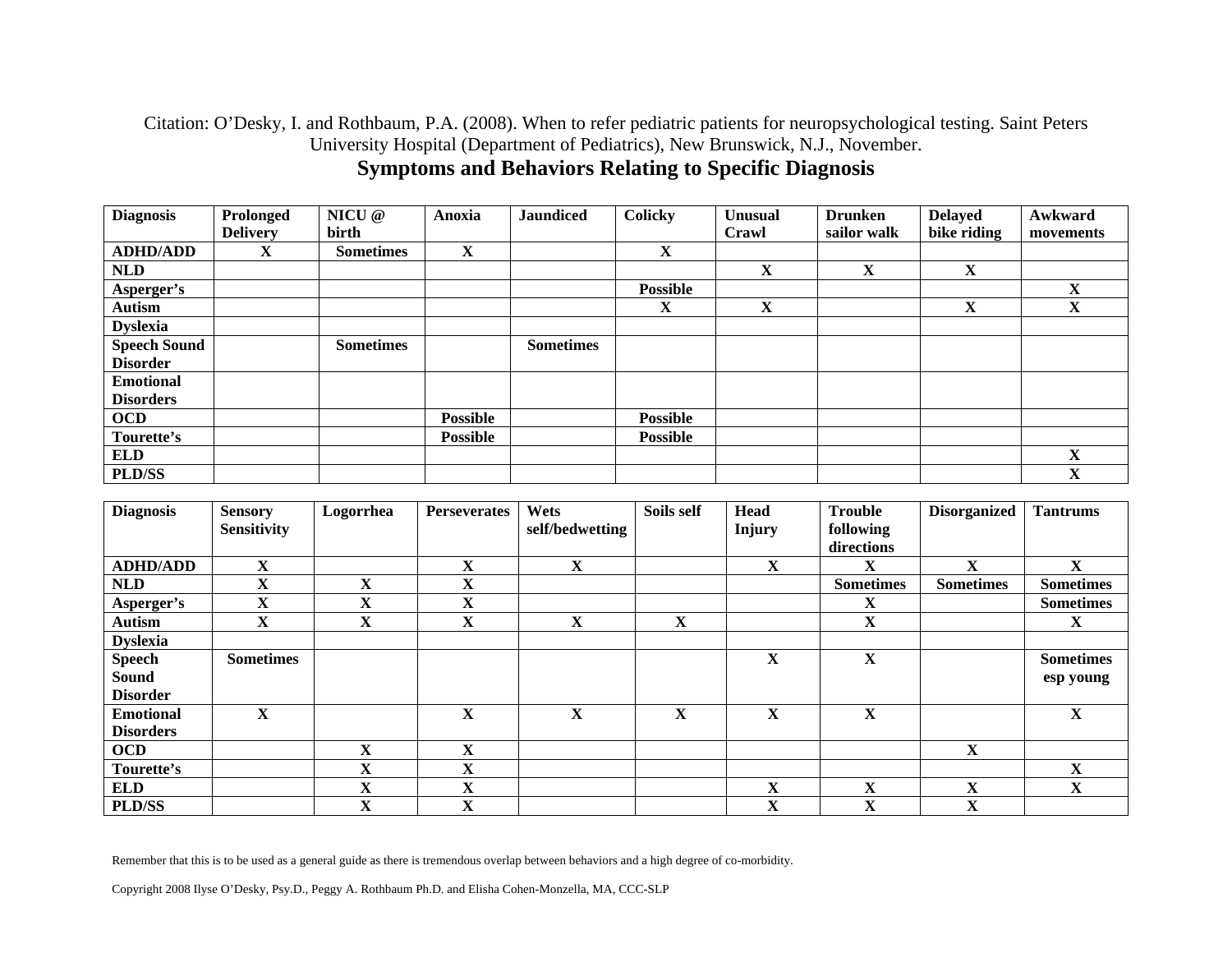# **Symptoms and Behaviors Relating to Specific Diagnosis**

| <b>Diagnosis</b>              | Hypotonia       | Diff trans<br>from liquid<br>- solid foods | <b>Chews</b><br>with<br>mouth | Poor letter<br>recognition | Poor<br>spelling | Poor reading<br>comprehension | <b>Dislikes</b><br><b>Reading</b> | Poor math<br>skills     | Poor<br>penmanship |
|-------------------------------|-----------------|--------------------------------------------|-------------------------------|----------------------------|------------------|-------------------------------|-----------------------------------|-------------------------|--------------------|
|                               |                 |                                            | open                          |                            |                  |                               |                                   |                         |                    |
| <b>ADHD/ADD</b>               |                 |                                            |                               |                            | <b>Sometimes</b> | $\mathbf X$                   | $\mathbf X$                       |                         | $\mathbf X$        |
| <b>NLD</b>                    | $\mathbf X$     | $\mathbf X$                                | $\mathbf{X}$                  | <b>Sometimes</b>           | <b>Sometimes</b> | $\mathbf X$                   |                                   | $\overline{\mathbf{X}}$ | X                  |
| Asperger's                    |                 | X                                          | $\mathbf X$                   |                            |                  | $\mathbf X$                   |                                   |                         |                    |
| <b>Autism</b>                 | <b>Possible</b> |                                            |                               |                            |                  | $\mathbf X$                   |                                   |                         |                    |
| <b>Dyslexia</b>               |                 |                                            |                               | $\mathbf X$                | $\mathbf{X}$     | X                             | $\mathbf X$                       |                         |                    |
| <b>Speech</b><br><b>Sound</b> | $\mathbf X$     | $\mathbf X$                                |                               | <b>Sometimes</b>           | <b>Sometimes</b> | <b>Sometimes</b>              |                                   |                         |                    |
| <b>Disorder</b>               |                 |                                            |                               |                            |                  |                               |                                   |                         |                    |
| <b>Emotional</b>              |                 |                                            |                               |                            |                  |                               |                                   |                         |                    |
| <b>Disorders</b>              |                 |                                            |                               |                            |                  |                               |                                   |                         |                    |
| <b>OCD</b>                    |                 |                                            |                               |                            |                  |                               |                                   |                         |                    |
| Tourette's                    |                 |                                            |                               |                            |                  |                               |                                   |                         |                    |
| <b>ELD</b>                    | $\mathbf X$     |                                            |                               | $\mathbf X$                |                  | $\mathbf X$                   |                                   | X                       |                    |
| <b>PLD/SS</b>                 |                 |                                            |                               |                            |                  | $\mathbf X$                   |                                   |                         |                    |

| <b>Diagnosis</b> | <b>Picky eater</b> | Pneumonia   | <b>Allergies</b> | <b>GI</b> problems | <b>Tongue</b>    | <b>History of</b> | Gagging     | <b>Robotic</b> | <b>History of</b> |
|------------------|--------------------|-------------|------------------|--------------------|------------------|-------------------|-------------|----------------|-------------------|
|                  |                    |             |                  |                    | <b>Thrust</b>    | Frequent          |             | speech         | fine motor        |
|                  |                    |             |                  |                    |                  | <b>Strep</b>      |             |                | weakness          |
| <b>ADHD/ADD</b>  | $\mathbf X$        |             |                  |                    |                  |                   |             |                |                   |
| <b>NLD</b>       |                    |             |                  |                    | <b>Sometimes</b> |                   |             |                |                   |
| Asperger's       | X                  |             |                  |                    |                  |                   |             | X              |                   |
| <b>Autism</b>    | $\mathbf X$        |             |                  |                    |                  |                   |             | $\mathbf X$    |                   |
| <b>Dyslexia</b>  |                    |             |                  |                    |                  |                   |             |                |                   |
| <b>Speech</b>    | $\mathbf X$        | $\mathbf X$ | $\mathbf X$      | $\mathbf X$        | $\mathbf X$      | X                 | $\mathbf X$ | X              |                   |
| <b>Sound</b>     |                    |             |                  |                    |                  |                   |             |                |                   |
| <b>Disorder</b>  |                    |             |                  |                    |                  |                   |             |                |                   |
| <b>Emotional</b> |                    |             |                  |                    |                  |                   |             |                |                   |
| <b>Disorders</b> |                    |             |                  |                    |                  |                   |             |                |                   |
| <b>OCD</b>       |                    |             |                  |                    |                  | X                 | $\mathbf X$ |                | <b>Sometimes</b>  |
| Tourette's       |                    |             |                  |                    |                  |                   | $\mathbf X$ |                | <b>Sometimes</b>  |
| <b>ELD</b>       |                    |             |                  |                    |                  |                   |             | X              |                   |
| PLD/SS           |                    |             |                  | <b>Possible</b>    |                  |                   |             | X              |                   |

Remember that this is to be used as a general guide as there is tremendous overlap between behaviors and a high degree of co-morbidity.

Copyright 2008 Ilyse O'Desky, Psy.D., Peggy A. Rothbaum Ph.D. and Elisha Cohen-Monzella, MA, CCC-SLP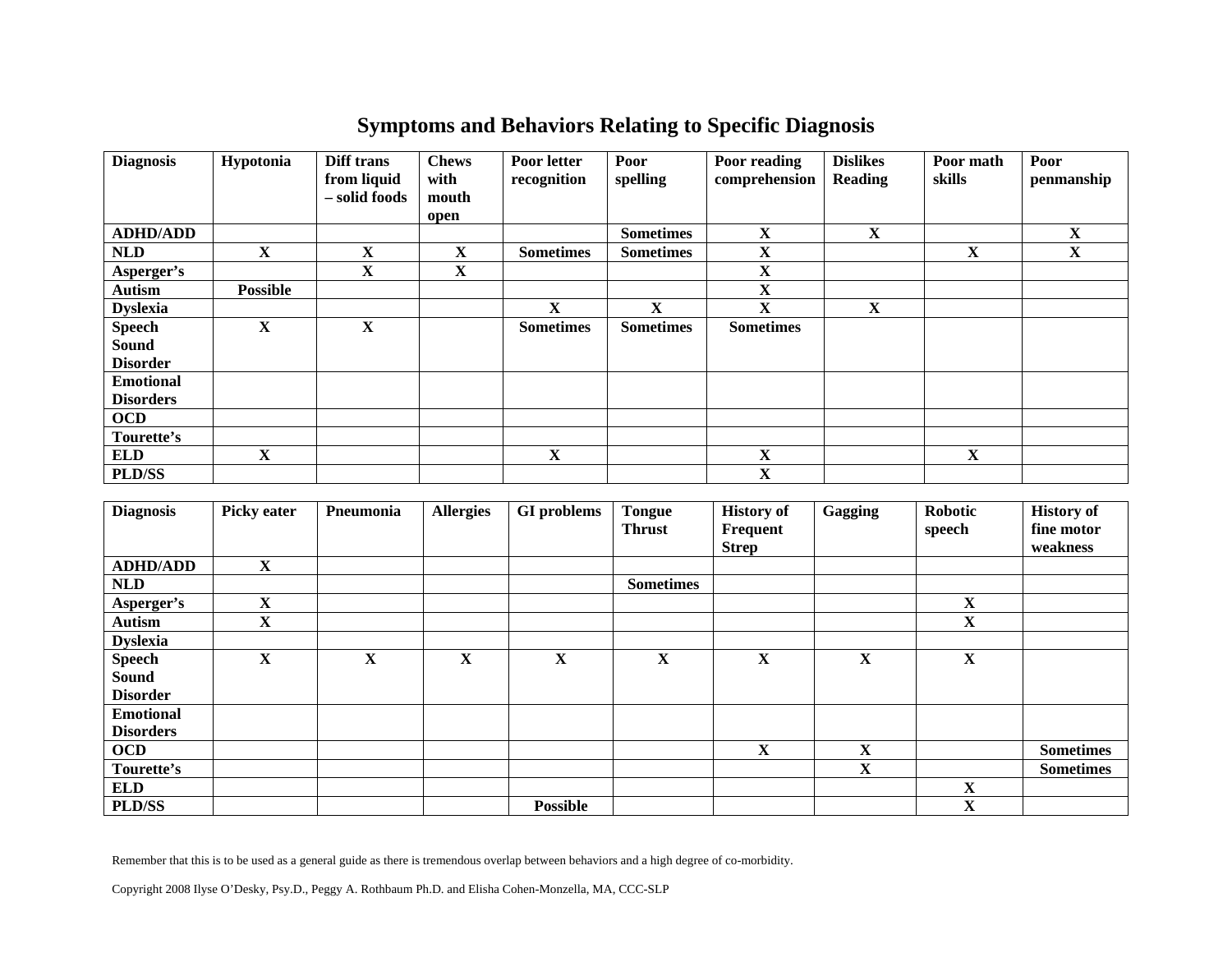### **Symptoms and Behaviors Relating to Specific Diagnosis**

| <b>Diagnosis</b>                       | <b>Problems</b><br>writing ideas | Poor map<br>skills | <b>History of</b><br>ear<br>infections | Poor Oral<br><b>Motor Skills</b> |  |  |  |
|----------------------------------------|----------------------------------|--------------------|----------------------------------------|----------------------------------|--|--|--|
| <b>ADHD/ADD</b>                        | $\mathbf X$                      |                    |                                        |                                  |  |  |  |
| <b>NLD</b>                             |                                  | X                  |                                        | $\mathbf X$                      |  |  |  |
| Asperger's                             |                                  |                    |                                        |                                  |  |  |  |
| <b>Autism</b>                          |                                  |                    |                                        |                                  |  |  |  |
| <b>Dyslexia</b>                        | <b>Sometimes</b>                 | $\mathbf X$        |                                        |                                  |  |  |  |
| <b>Speech Sound</b><br><b>Disorder</b> |                                  |                    | X                                      | $\mathbf X$                      |  |  |  |
| <b>Emotional</b>                       |                                  |                    |                                        |                                  |  |  |  |
| <b>Disorders</b>                       |                                  |                    |                                        |                                  |  |  |  |
| <b>OCD</b>                             |                                  |                    | <b>Sometimes</b>                       |                                  |  |  |  |
| Tourette's                             |                                  |                    |                                        |                                  |  |  |  |
| <b>ELD</b>                             | $\mathbf X$                      | X                  | $\mathbf X$                            |                                  |  |  |  |
| PLD/SS                                 |                                  |                    |                                        |                                  |  |  |  |

- **ADD Attention Deficit Disorder**
- **ADHD Attention Deficit Disorder with Hyperactivity**
- **NLD Non-Verbal Learning Disorder**
- **OCD Obsessive Compulsive Disorder**
- **ELD Expressive Language Disorder**
- **PLD/SS Pragmatic Language Disorder / Deficits in Social Skills**
- **Excessive talking**

Remember that this is to be used as a general guide as there is tremendous overlap between behaviors and a high degree of co-morbidity.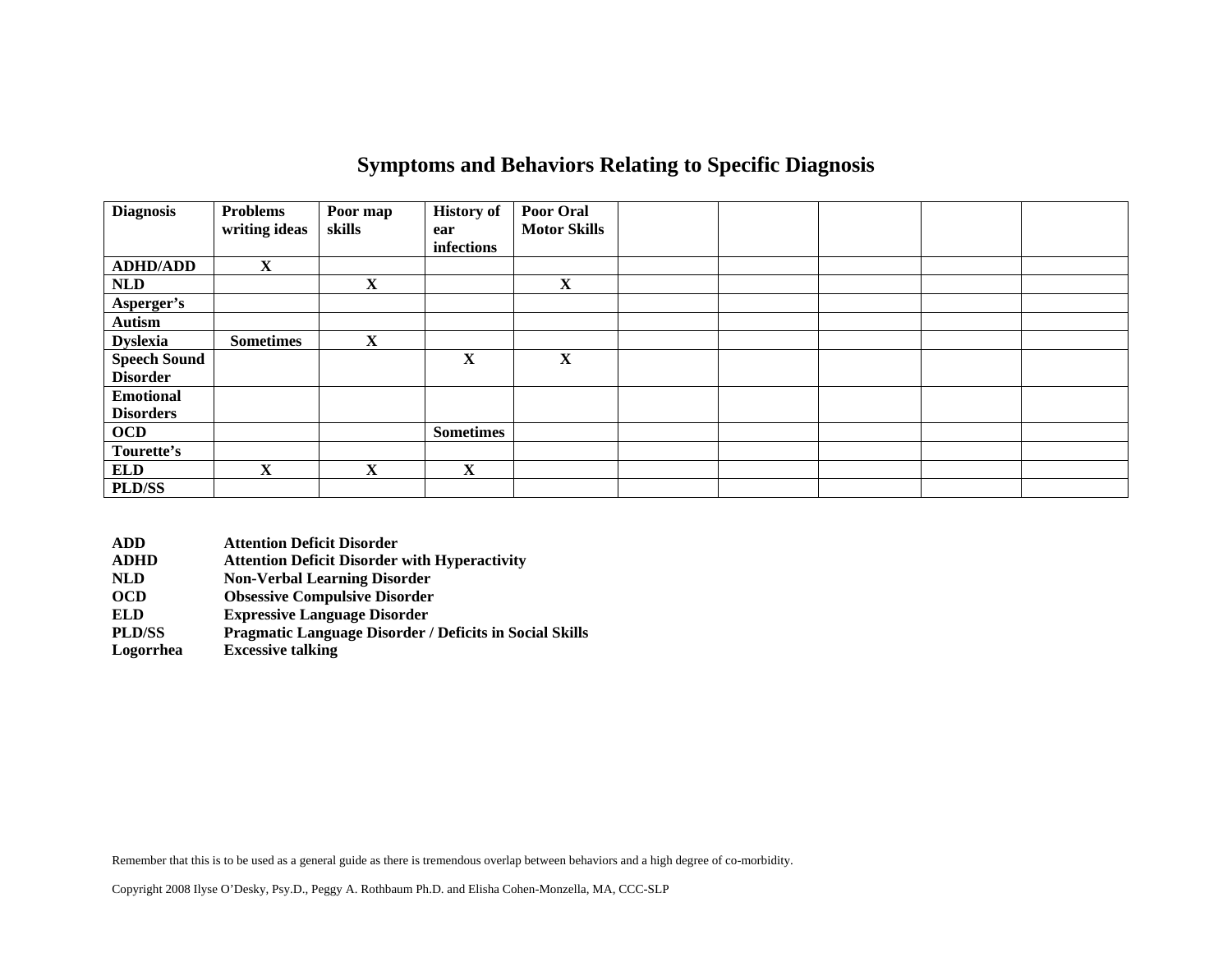# **Co-Morbidity**

|                                                   | <b>ADHD/ADD</b> | <b>NLD</b>  | Asperger's  | <b>Autism</b> | <b>Dyslexia</b> | <b>Speech</b><br><b>Sound</b><br><b>Disorders</b> | <b>Emotional</b><br><b>Disorders</b> | <b>OCD</b>  | Tourette's  |
|---------------------------------------------------|-----------------|-------------|-------------|---------------|-----------------|---------------------------------------------------|--------------------------------------|-------------|-------------|
| <b>ADHD/ADD</b>                                   |                 | $\mathbf X$ | $\mathbf X$ | $\mathbf X$   |                 |                                                   |                                      | $\mathbf X$ | X           |
| NLD                                               | $\mathbf X$     |             | $\mathbf X$ |               |                 |                                                   |                                      |             |             |
| Asperger's                                        |                 | $\mathbf X$ |             |               |                 |                                                   | $\mathbf X$                          | $\mathbf X$ | X           |
| <b>Autism</b>                                     | $\mathbf X$     | $\mathbf X$ |             |               |                 | $\mathbf X$                                       |                                      | $\mathbf X$ | $\mathbf X$ |
| <b>Dyslexia</b>                                   | $\mathbf X$     | $\mathbf X$ |             |               |                 | $\mathbf X$                                       |                                      |             |             |
| <b>Speech</b><br><b>Sound</b><br><b>Disorders</b> |                 | $\mathbf X$ |             | $\mathbf X$   | $\mathbf X$     |                                                   |                                      |             |             |
| <b>Emotional</b><br><b>Disorders</b>              |                 |             |             |               |                 |                                                   |                                      |             |             |
| <b>OCD</b>                                        | $\mathbf X$     |             | $\mathbf X$ | $\mathbf X$   |                 |                                                   |                                      |             | X           |
| Tourette's                                        | $\mathbf X$     | $\mathbf X$ |             |               |                 |                                                   | $\mathbf X$                          | $\mathbf X$ |             |

Remember that this is to be used as a general guide as there is tremendous overlap between behaviors and a high degree of co-morbidity.